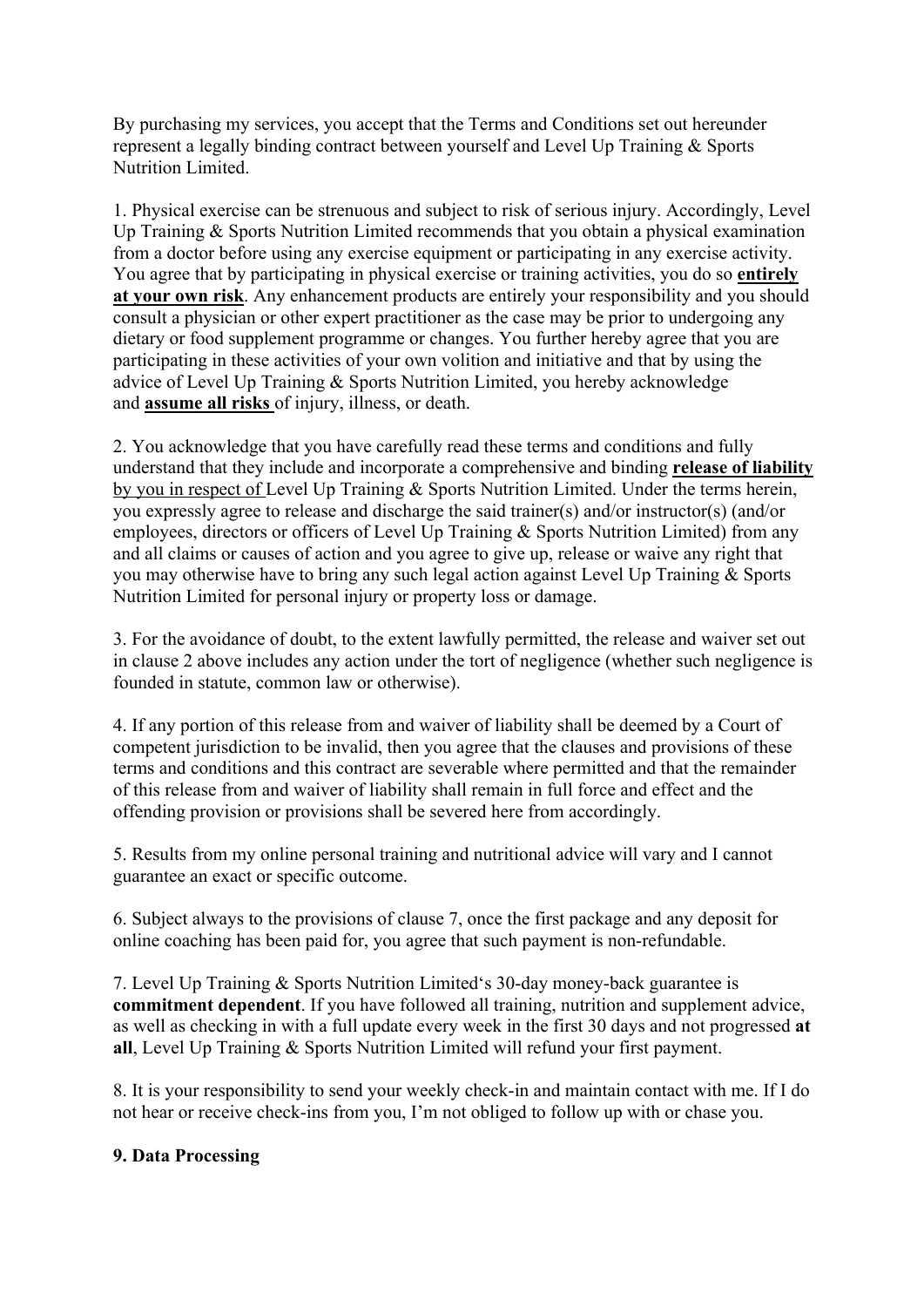## **Definitions :–**

**Data Protection Legislation:** the General Data Protection Regulation 2018 ("GDPR") as amended or updated from time to time, or any successor legislation.

**Personal Data:** any information relating to an identified or identifiable natural person (a "**data subject**"); an identifiable natural person is one who can be identified, directly or indirectly, in particular by reference to an identifier such as a name, an identification number, location data, an online identifier, or to one or more factors specific to the physical, physiological, genetic, mental, economic, cultural, or social identity of that natural person.

For the purposes of the Data Protection Legislation, the customer is the data controller and Level Up Training & Sports Nutrition Limited is the data processor (where **Data Controller** and **Data Processor** have the meanings as defined in the Data Protection Legislation).

Level Up Training & Sports Nutrition Limited shall, in relation to any Personal Data processed in connection with the performance by me of my obligations:-

(a) process that Personal Data only on the written instructions of the Customer;

(b) ensure that it has in place appropriate technical and organisational measures (that can be reviewed and approved by the Customer at the Customer's request), to protect against unauthorised or unlawful processing of Personal Data and against accidental loss or destruction of, or damage to, Personal Data, appropriate to the harm that might result from the unauthorised or unlawful processing or accidental loss, destruction or damage and the nature of the data to be protected, having regard to the state of technological development and the cost of implementing any measures (those measures may include, where appropriate, pseudonymising and encrypting Personal Data, ensuring confidentiality, integrity, availability and resilience of its systems and services, ensuring that availability of and access to Personal Data can be restored in a timely manner after an incident, and regularly assessing and evaluating the effectiveness of the technical and organisational measures adopted by it);

(c) ensure that only those individuals that need to access or process Personal Data will have access to and/or process Personal Data and those individuals are and will continue to be obliged to keep the Personal Data strictly confidential in compliance with the Data Protection Legislation;

(d) assist the Customer, at the Customer's request and reasonable cost, in responding to any request from a Data Subject and in ensuring compliance with its obligations under the Data Protection Legislation with respect to security, breach notifications, impact assessments and consultations with supervisory authorities or regulators;

(e) notify the Customer and the Information Commissioner's Office ("ICO") without undue delay (and in any event in compliance with the required timescales set out in the Data Protection Legislation) on becoming aware of a Personal Data breach; and

(f) at the written direction of the Customer, delete or return Personal Data and copies thereof to the Customer on termination of the agreement unless required by the Data Protection Legislation to store the Personal Data.